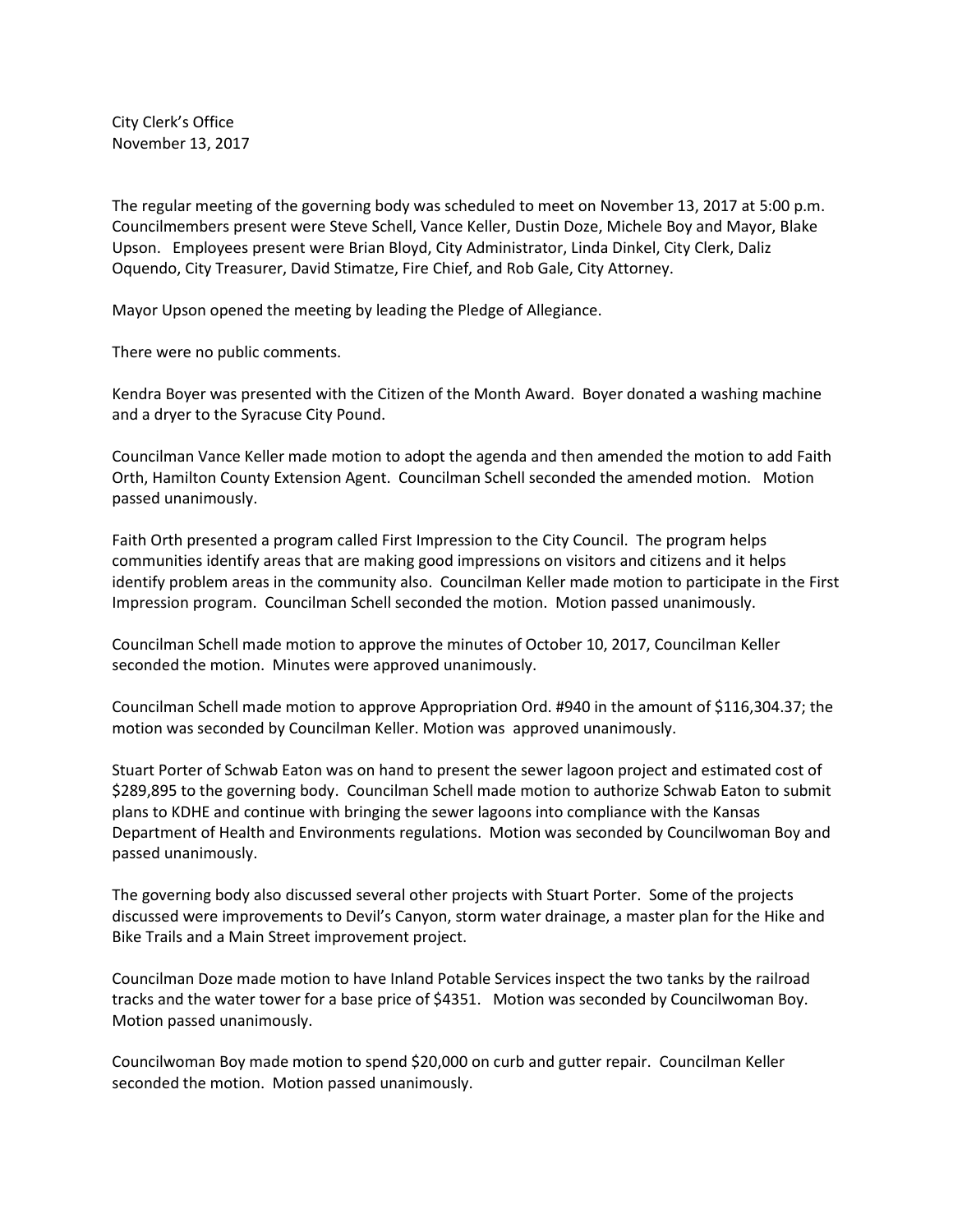Councilman Doze made motion to give the employees a onetime pay raise of 50% of a month salary. Councilman Keller seconded the motion and it passed unanimously.

A truck parking permit application was received from Kalen Baldwin. Baldwin would like to park his semi-trailer on East Avenue E by the corner of Bentley Street. Councilman Doze made motion to approve the permit. Councilman Schell seconded the motion and it passed unanimously.

Election Results from City Council election held November 7, 2017:

| Vance Keller           | 152            |
|------------------------|----------------|
| Steve Schell           | <u> 156</u>    |
|                        |                |
| Write In:              |                |
| Don Miller             | 1              |
| <b>Joe Thomeczek</b>   | <u>24</u>      |
| John Armstrong         | $\mathbf{1}$   |
| Randy Henry            | $\mathbf{1}$   |
| Shane Howell           | 1              |
| Neil Schroll           | $\mathbf{1}$   |
| Casey Finlay           | $\overline{2}$ |
| Crystal Lampe          | 22             |
| Darrin Urie            | $\overline{2}$ |
| Jace Coleman           | 5              |
| Marshall Hart          | $\mathbf{1}$   |
| <b>Rick Mathias</b>    | 1              |
| Tim Kohart             | 1              |
| <b>William Roberts</b> | 1              |
| Don Lee                | 1              |
|                        |                |

Vance Keller, Steve Schell and Joe Thomeczek will be sworn in on January 8, 2018.

Reports:

Sand Park: We received trout on October 30, 2017. The water system in the sand park is complete and there will be water to the park year round.

Administrator: Christmas decorations will be up this week.

City Clerk: Christmas Parade is November 29, 2017 at 6:00 p.m. Flyers have been sent out with information about the parade. Michele Boy will find Judges for the Christmas Parade. City Christmas Party is December 9 2017 at 6:00 p.m.

Round Table: There was no discussion.

Councilman Doze made motion to adjourn, Councilman Keller seconded and the motion passed unanimously.